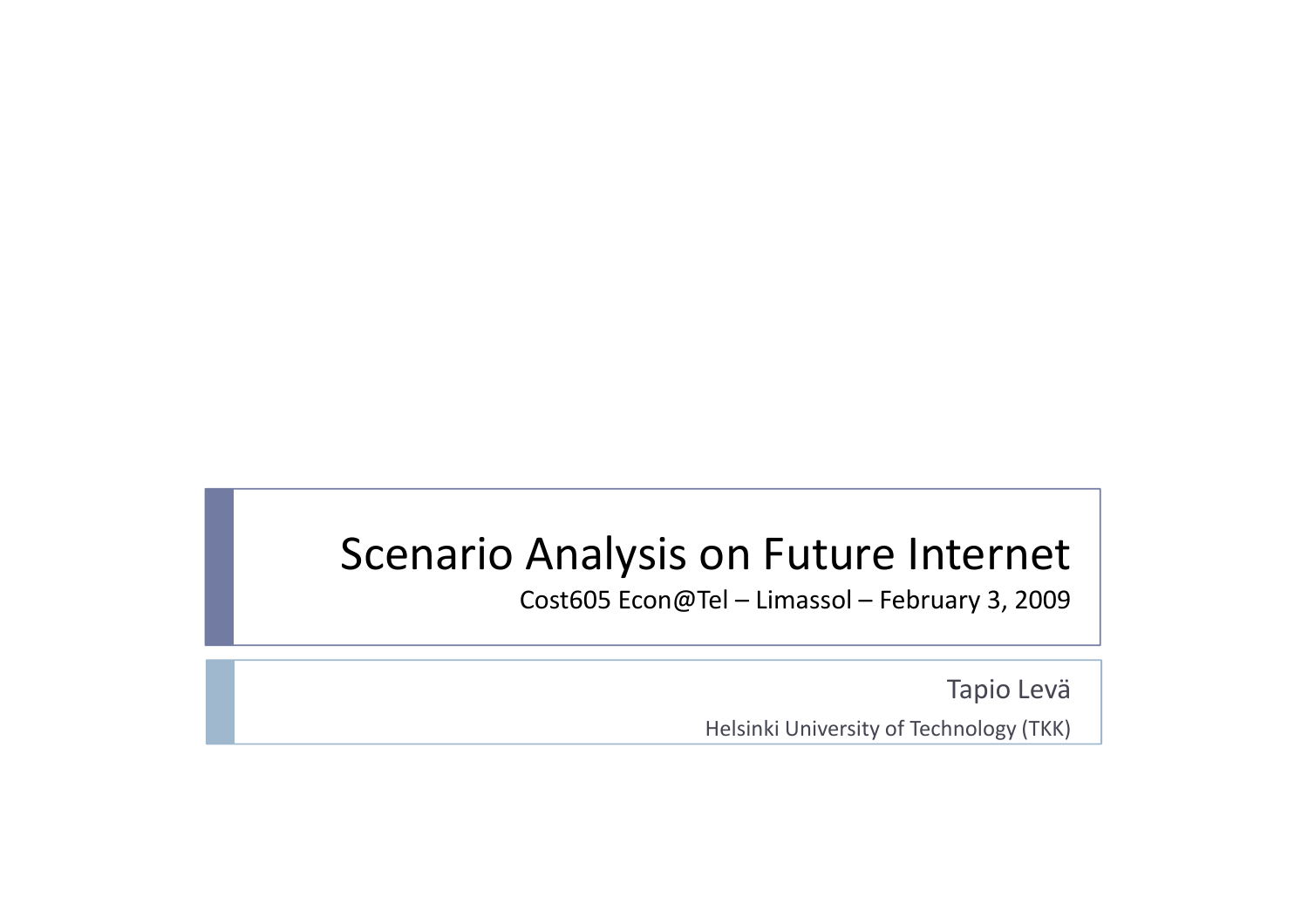# **Outline**

- Finnish future Internet programme
- **Research question**
- ▶ Research method Scenario planning
- $\blacktriangleright$  Key trends and uncertainties
- $\blacktriangleright$  Scenarios and strategic implications
- ▶ Conclusions

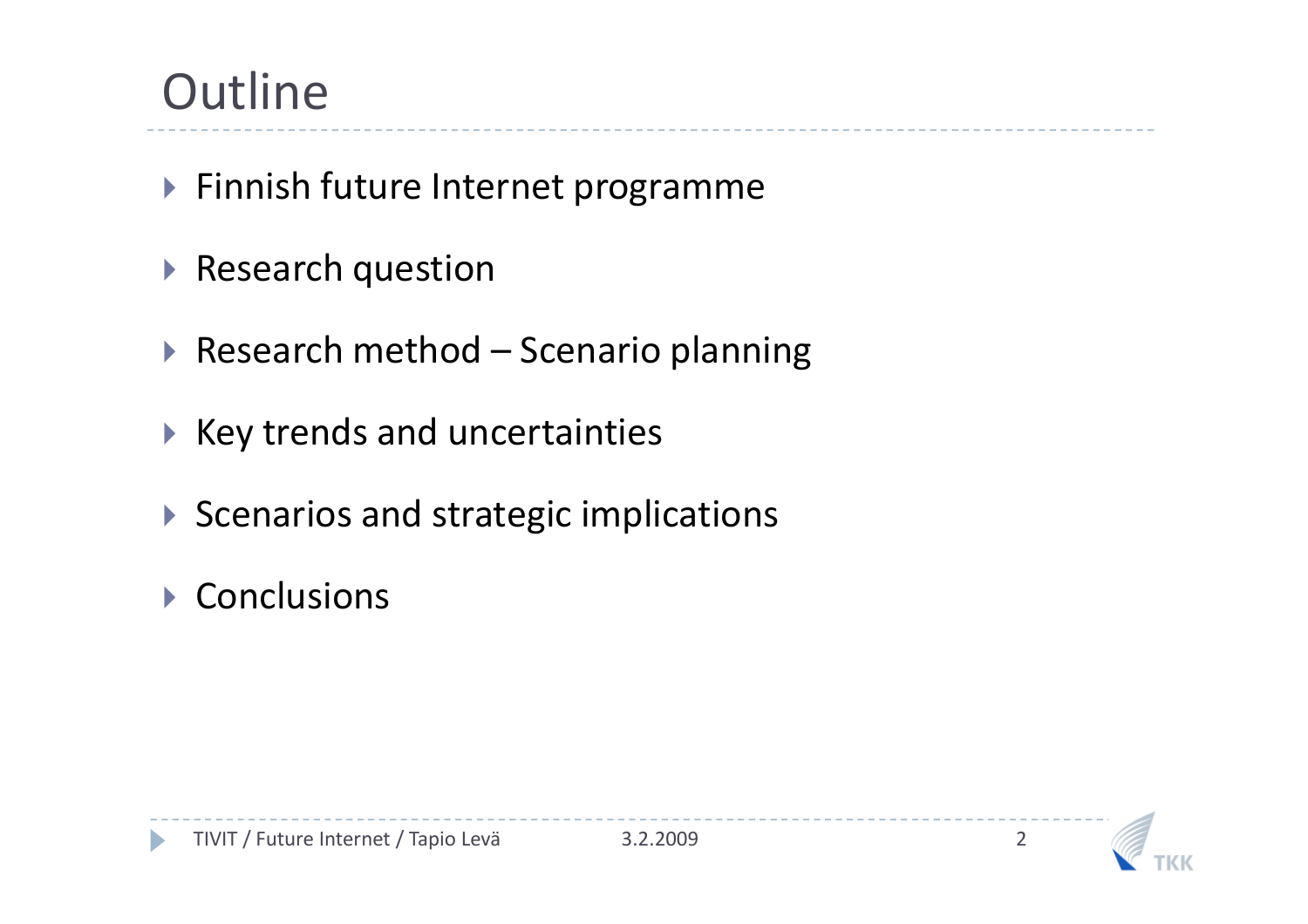# Finnish Future Internet Programme

Vision: Future Internet = a mission critical backbone of global information society

Mission: Enhance the Internet technology and ecology as a platform for innovation while providing strong governance over the use of the network resources and information

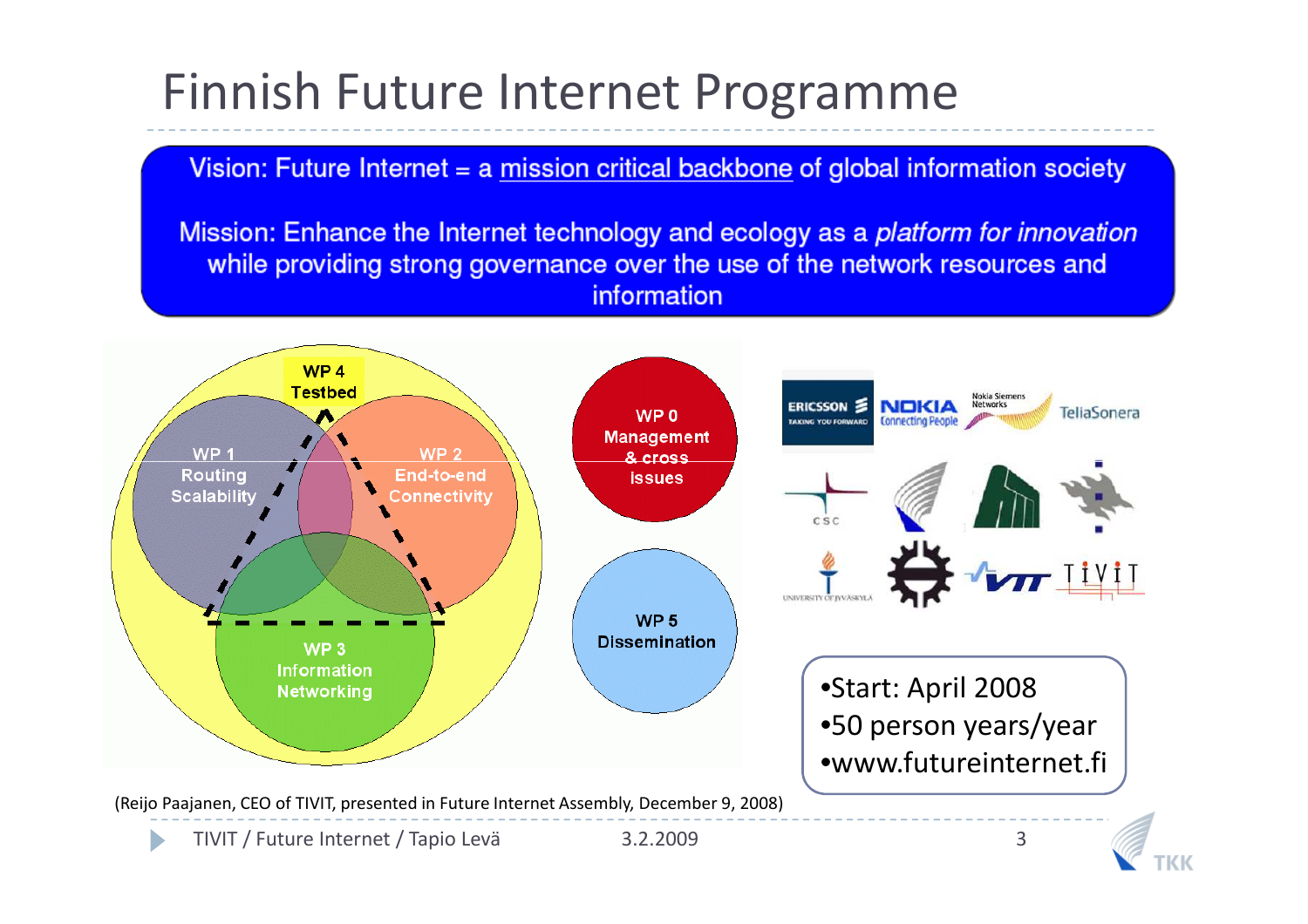# Research Question of the Thesis

▶ Which are the alternative (technological) scenarios for Internet over 10 years and what are the key trends and uncertainties that produce these scenarios?



#### **Supporting Strategic Questions**

- 1. IETF standards: What should be the IETF strategy ofTIVIT/FI programme to cope with each scenario?
- 2. EU policies: What should be the EU strategy of TIVIT/FI programme to cope with each scenario?



3.2.2009

4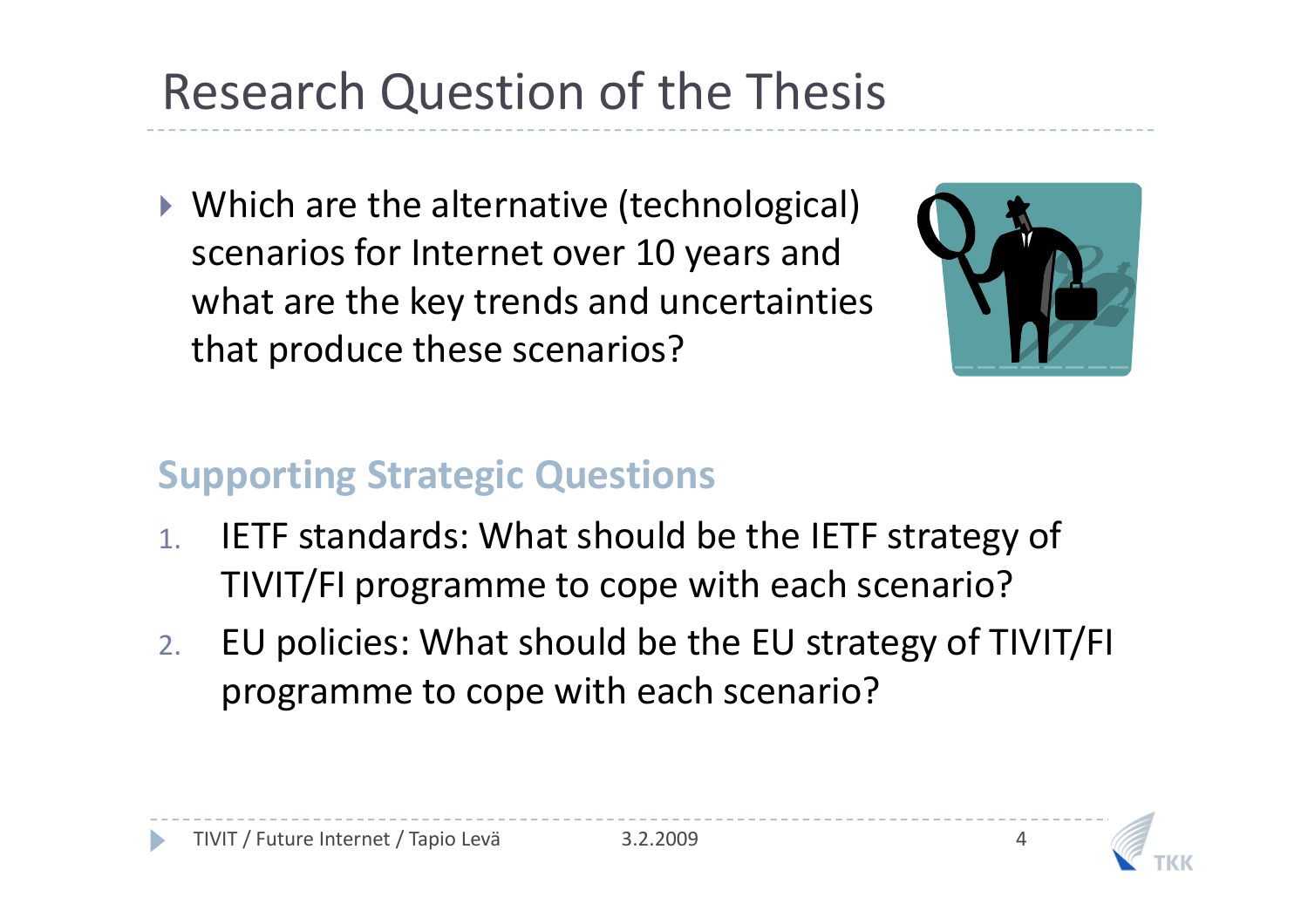# Research Method – Scenario Planning

- ▶ To forecast the future?
	- ▶ Too difficult
- To envision *alternative futures (= scenarios)*
	- $\blacktriangleright$  Not just the probable futures, but also the improbable ones



- ▶ Not to forecast, but to *bound the uncertainty*
- Main idea: To *identify the main forces that are shaping the future*, both certain and uncertain
	- $\blacktriangleright$ Starting point for scenario planning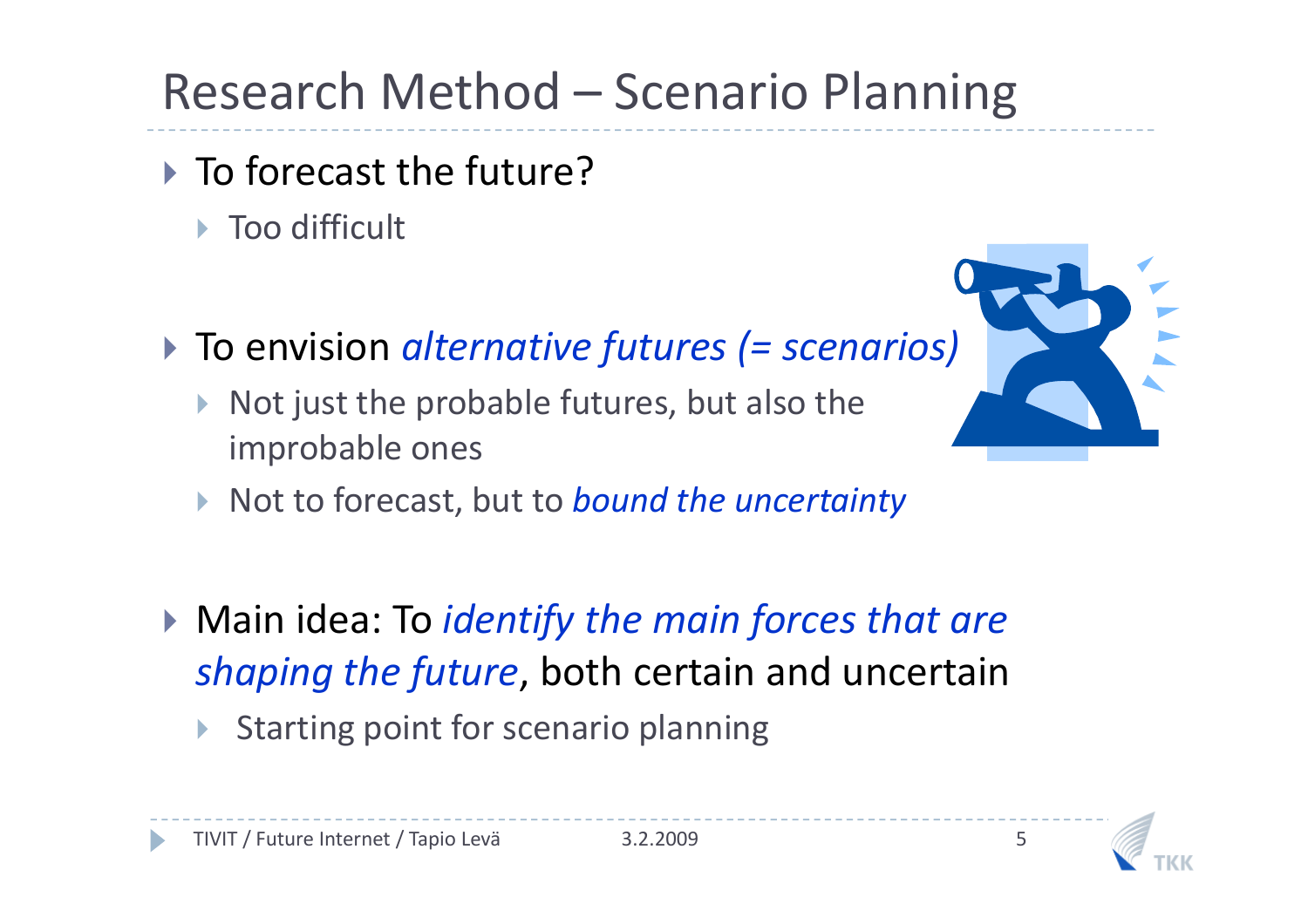# Scenario Planning Process

6

### 1. Setting the scene and scope

 Define *time frame, scope* and *decision variables.* Identify major *stakeholders.* •

# 2. Identifying key trends and uncertainties

- •*Key trends* = important forces whose consequences have not yet unfolded.
- •*Key uncertainties* = important forces whose outcomes are not very predictable.

### 3. Scenario construction

- **Select two most important key uncertainties**  $\rightarrow$  **scenario matrix.**<br> **Add impact of other key uncertainties and trends** •
- Add impact of other key uncertainties and trends. •
- •Assess *internal consistency* and plausibility, revise.
- •Assess *stakeholder behaviour.*

#### 4. Quantitative modelling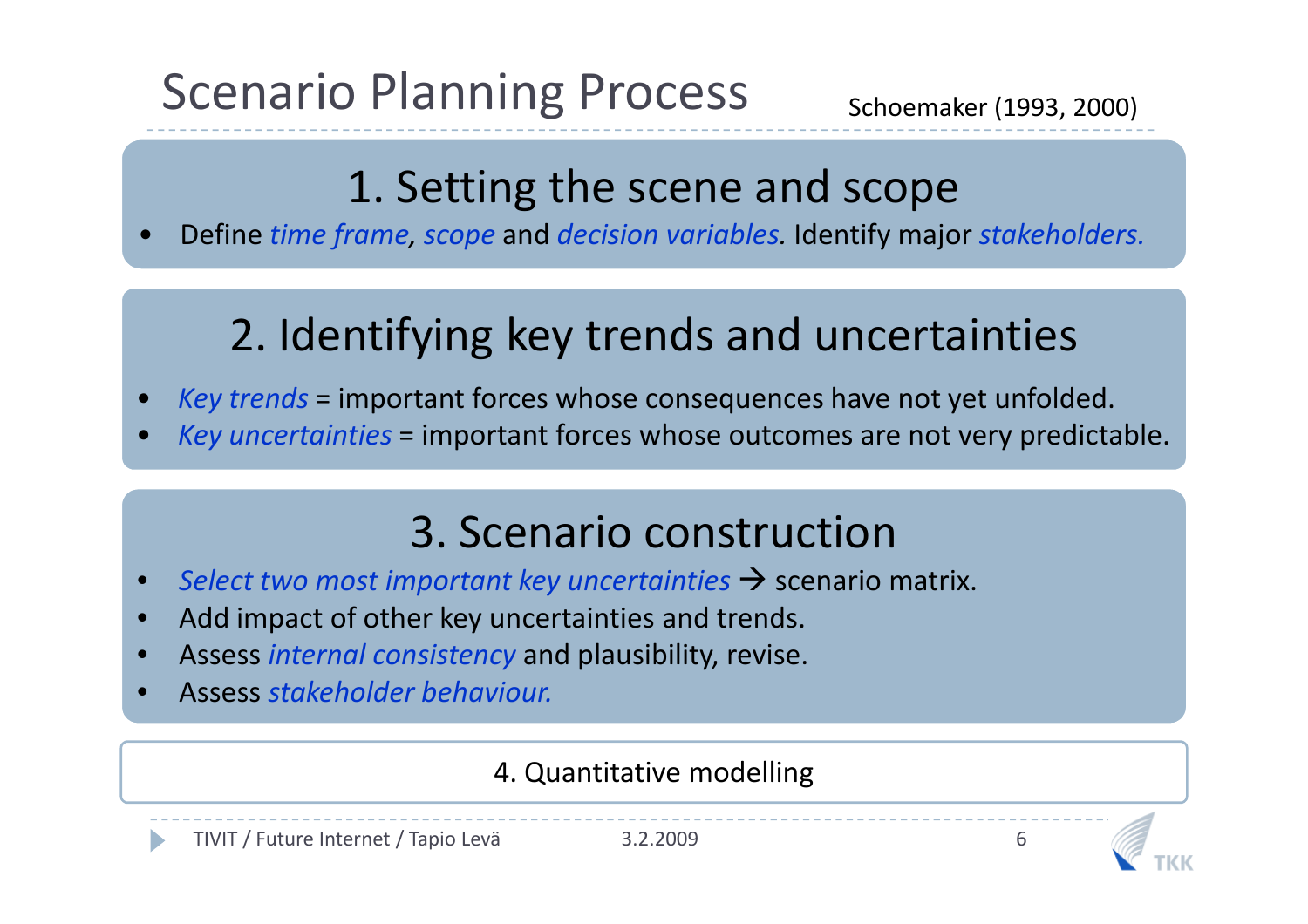# Identifying Key Trends and Uncertainties

### ▶ Brainstorming

- $\blacktriangleright$  To identify key trends and uncertainties
- $\blacktriangleright$  3 sessions with academics and industry experts
- $\blacktriangleright$  Divided to 4 x 45 min
	- $\blacktriangleright$ **P**olitical / regulatory forces
	- **E**conomic / industry forces $\blacktriangleright$
	- $\blacktriangleright$ **S**ocial forces
	- **T**echnological forces $\blacktriangleright$



Importance

#### $\blacktriangleright$  Expert interviews

- $\blacktriangleright$  To deepen the understanding of key uncertainties and scenario drafts
- $\blacktriangleright$ 11 interviewees representing different stakeholders

7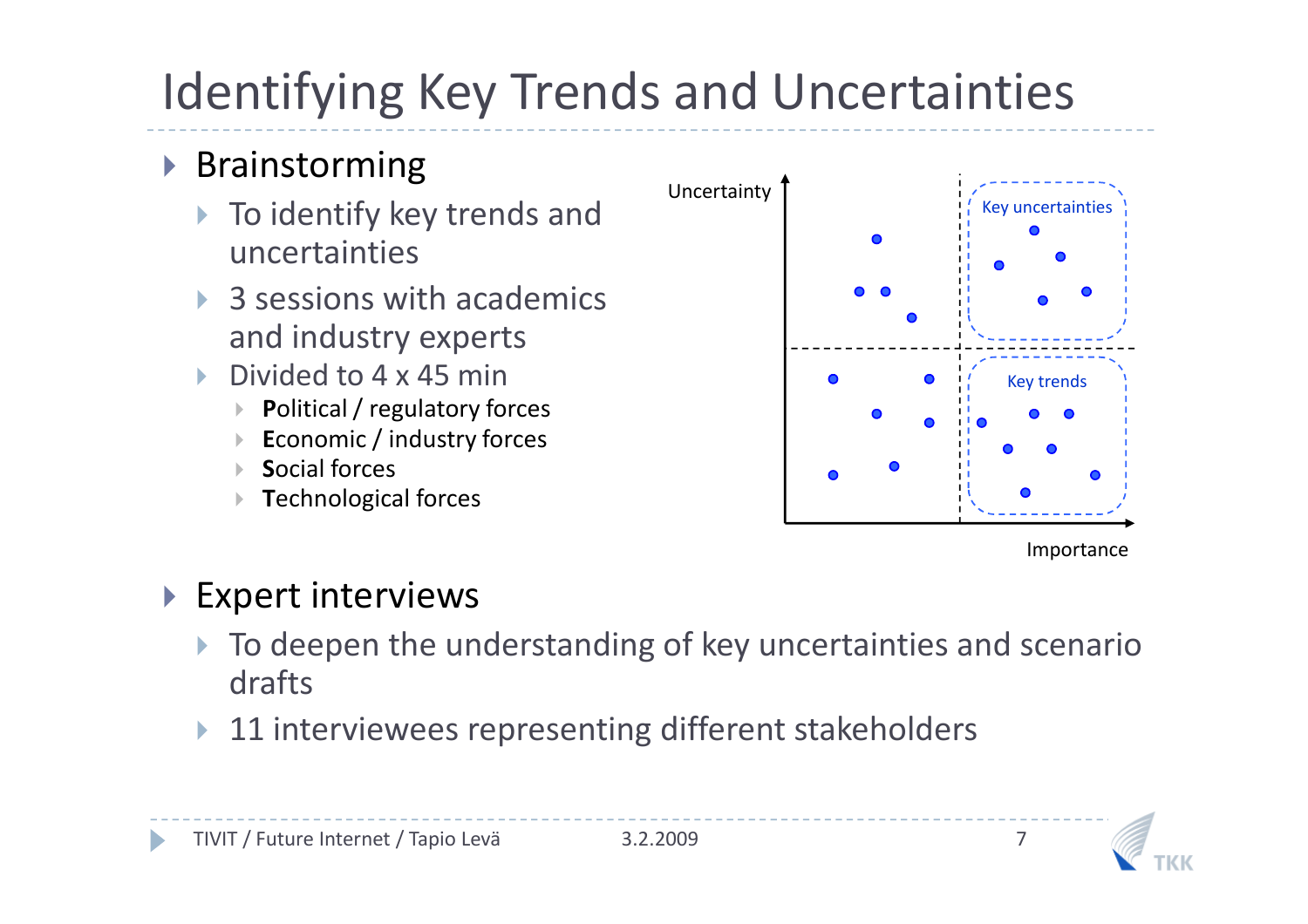# Examples of Key Trends

P

E

S

T

Society will be increasingly dependent on the Internet.

World (and Internet) is moving from unipolar to multipolar.

Internet is integrating deeper to everyday life.

Mobile always-on Internet connectivity increases.<br>
uture Internet / Tapio Levä 3.2.2009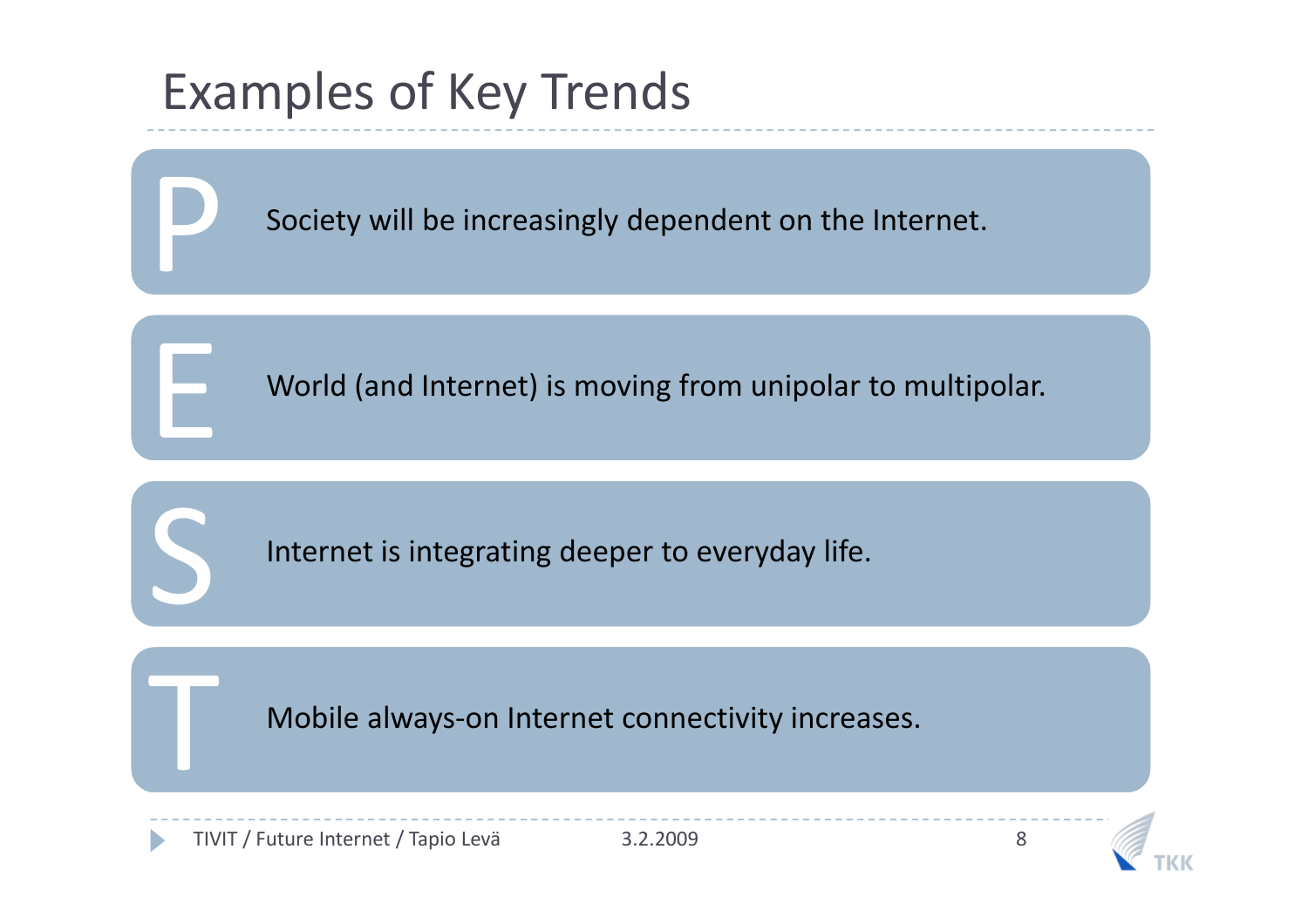# Key Uncertainties

## Most important key uncertainties

- $\blacktriangleright$ Network structure?
- **Denness of content, applications, and hosts?**  $\blacktriangleright$





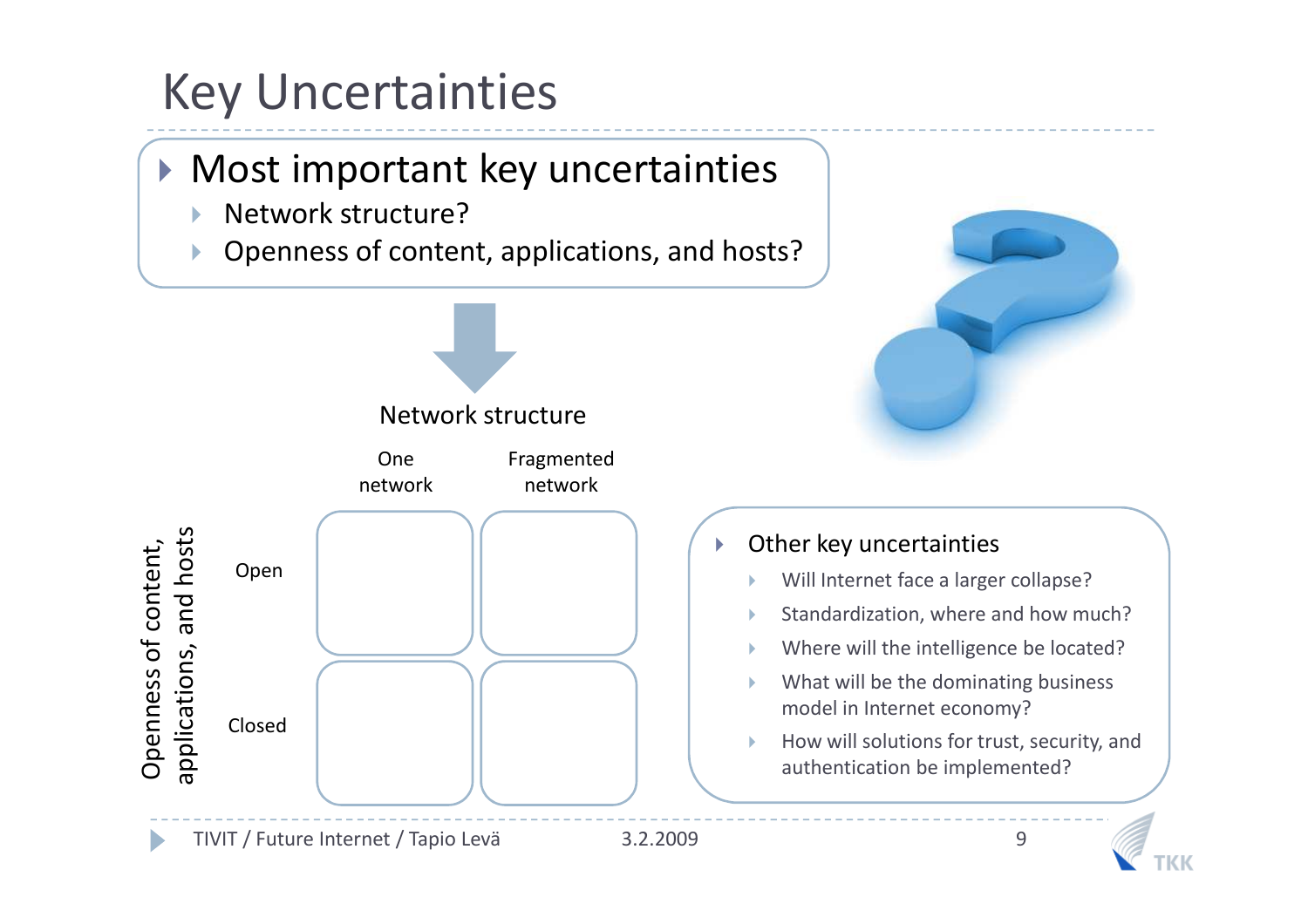# Scenarios



#### Network structure

 $\blacksquare$ 

 3.2.2009<sup>10</sup>